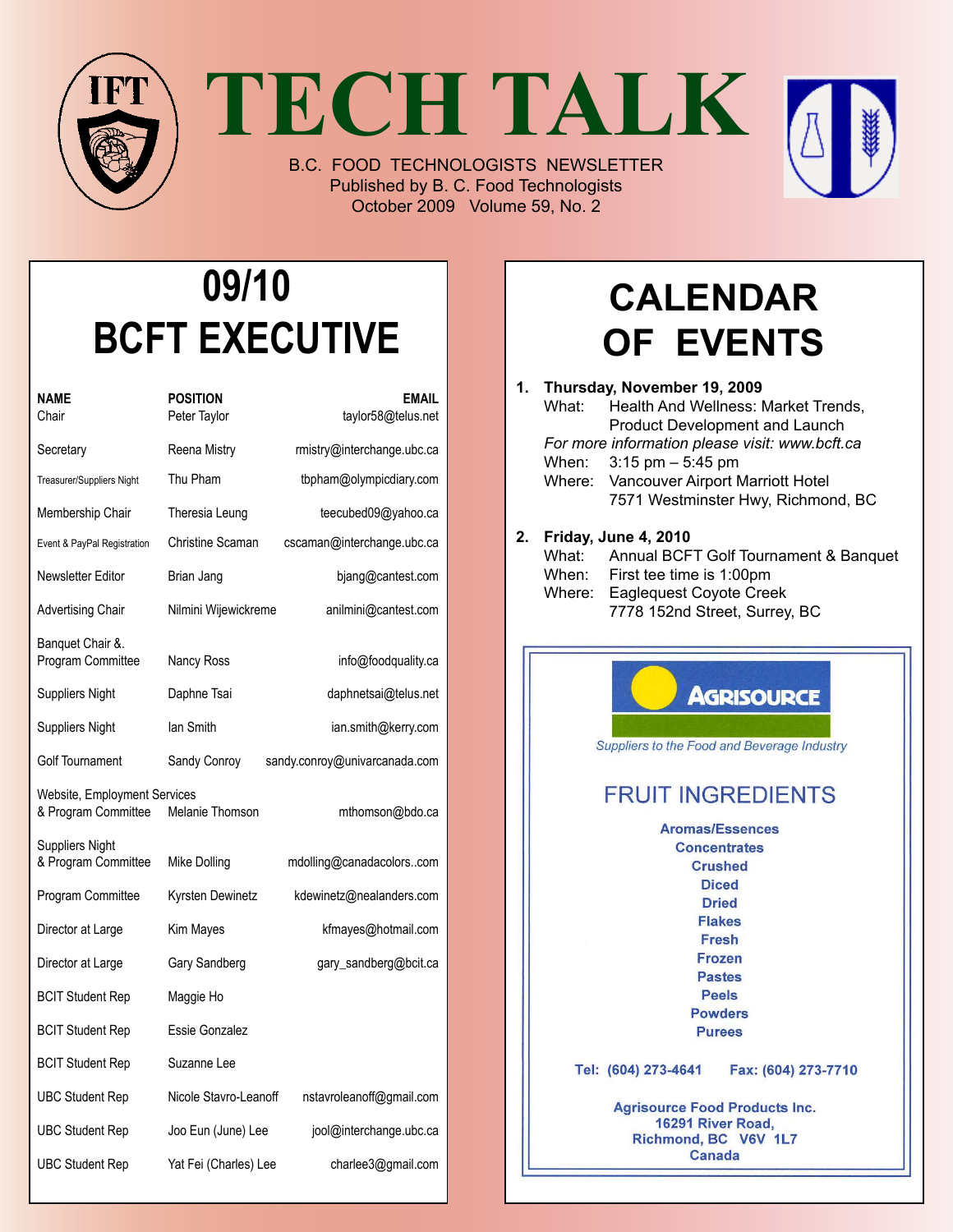#### October 2009 Volume 59, No. 2 PAGE TWO

### **BCFT Awards Top Food Science and Technology Students**

 BCFT proudly recognizes the top UBC Food Science and BCIT Food Technology students by bestowing annual awards.

 This year's UBC award winner was Kim Mayes. Kim graduated in May and is currently working as a Quality Control Technician at Garden Protein Manufacturing. She was active on the BCFT executive committee last year as a UBC student representative, and continues on with the executive this year as a director-at-large.

 At BCIT, the award was shared by two graduates, Ashley McNeill and Kathy Lin. Ashley was a BCIT student representative on the BCFT executive last year, and has now returned to BCIT to continue her studies in Environmental Health; Kathy is working as a Lab Assistant at Silliker JR Laboratories.

 We extend our congratulations to all new graduates and to Kim, Ashley and Kathy in particular.

#### July 3, 2009

#### To the BCFT Executive:

 I am honored to be one of the recipients of the BCFT Award in Food Technology. I am glad to have the opportunity to thank you personally for your generosity.

 My future plans include working as a Research & Development technician in the food industry for a few years and possibly continuing my education in the Environmental Health program. I not only have a passion for food, but also enjoy working in this area.

 Thank you again for honoring me with this award. Your support is greatly appreciated.

Best Regards,

*Kathy Lin* BCIT Food Technology Grad '09

October 22, 2009

To the BCFT Executive,

 I was very honoured when I learned that I had received the British Columbia Food Technologists Prize for 2009. As a recent graduate from the Food and Nutritional Sciences double major program at the University of British Columbia, I realized that it is important not only to work hard, but also to maintain a certain level of professionalism. I believe that this award will continue to motivate students to strive for excellence, as well as provide much needed support during the transition period from student to working professional. As for myself, I recently joined the team at Garden Protein Manufacturing where I have been employed for several months as a Quality Control Technician.

Sincerely,



*BCIT graduates, Kathy Lin and Ashley McNeill, accept their awards from Anne McCannel.* 

June 19, 2009

Dear Anne McCannel, Awards Chair:

Subject: Appreciation for the BC Food Technologists Award in Food Technology

 Thank you so much for your generous award. Receiving the BC Food Technologists Award in Food Technology made me really happy and helped to relieve stress I was feeling about my student loan payments. I will be using the award money towards my student loans.

 I will be returning to BCIT in September 2009 to the Environmental Health program, and my career goal is to become an Environmental Health Officer. I feel that my Food Technology diploma from BCIT and my experience as a BCFT student representative have helped prepare me for this career.

Thank you again for the award.

Sincerely,

*Ashley McNeill*



*Kim Mayes*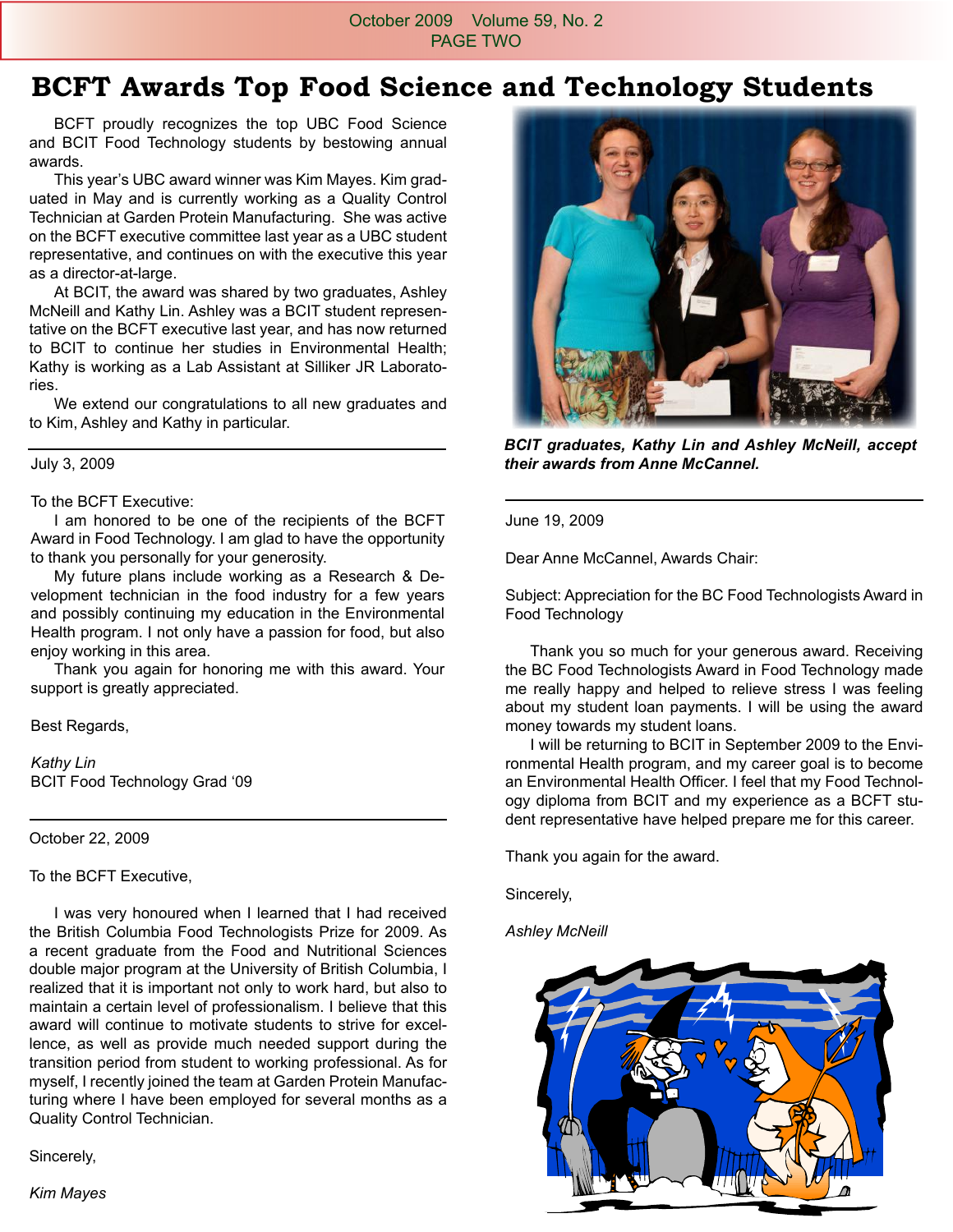## **Health and Wellness**

*Market Trends, Product Development and Launch* 

 Consumers expect more health benefits from their food than ever before. And they are looking for foods and beverages that deliver this in a format that is convenient and easy to recognize. Please join us Nov 19th to learn more about the hot topics in Health and Wellness in food product development. Our speaker is Lori Alexander, a project manager in GFTC's (Guelph Food Technology Centre) Nutrition and Labelling Services department.

 Lori earned a Bachelor of Science from the University of Guelph in Nutrition and Nutraceutical Science, she then went on to obtain her Masters in Human Health and Nutrition from the same institution. Lori's background as a nutritionist will bring a fresh perspective to the challenges of new product development.

 So now that you know what people want, how do you get it to them? Our evening will include an overview to the NRC Roadmap for Commercialization of Functional Foods and Natural Health Products. Nancy Ross, a local consultant will give us an introduction to the roadmap on behalf of BCMAFF. The Roadmap is a tool that helps product developers gather the information and make systematic decisions to develop and launch new products.

Location:

Vancouver Airport Marriott Hotel 7571 Westminster Hwy, Richmond, BC (604) 276-2112

| Time:                                                         |  |
|---------------------------------------------------------------|--|
| $3:15 - 4:00$<br>Registration:                                |  |
| 4:00-4:45<br><b>Heath and Wellness Market Trends</b>          |  |
| Refreshments<br>4:45-5:15                                     |  |
| 5:15-5:45<br>Introduction to Roadmap<br>for Commercialization |  |

Cost: \$35 (includes one bar ticket) Members \$25 Students \$20

Please contact Christine Scaman @ cscaman@interchange. ubc.ca to register. Cut off date for registration is November 13, 2009.



### *Nominate a BCFT member for an Award!*

 As you probably know, BCFT is a section of the Institute of Food Technology (IFT) and the Canadian Institute of Food Science & Technology (CIFST). Both associations have awards established to honour and recognize individuals involved in industry, government and academia. Eligibility depends on the specific award type. Descriptions of the IFT awards can be found at www.ift.org; descriptions of the CIFST awards can be found at www.cifst.ca. Please note that the deadline for nominations for all IFT achievement awards is December 1.

#### **THINK ABOUT ADVERTISING IN TECH TALK**

 You can't afford to miss this opportunity to advertise with us.

 "Tech Talk" is published approximately 9 times a year by the British Columbia Food Technologists Association (BCFT). As the official publication of the association, Tech Talk reaches the local audience of individuals in the Food Science and Technology profession - your ad in Tech Talk will keep you on top of our readership of over 300 individuals.

 For complete details on placing your ad in Tech Talk, contact Nilmini Wijewickreme, CanTest Ltd., 4606 Canada Way, Burnaby, BC, V5G 1K5. Tel: 604-734-7276; Fax: 604-731- 2386; E-mail: anilmini@cantest.com.

 We accept either a type written, clear, ready-to-print copy of your ad in PDF or TIFF format in color or black and white, or a hard copy of business cards.

| <b>Business card</b>         | $(4" \times 2")$  | \$30  |
|------------------------------|-------------------|-------|
| Page Sponsor                 | $(8" \times 2")$  | \$50  |
| 1/4 Page Sponsor             | $(4" \times 5")$  | \$60  |
| 1/ <sub>2</sub> Page Sponsor | $(4" \times 10")$ | \$90  |
| Full Page Sponsor            | $(8" \times 10")$ | \$150 |

 (Rates indicated are on per issue basis. \*Discounts up to 10% are available for advertising in multiple issues\*).

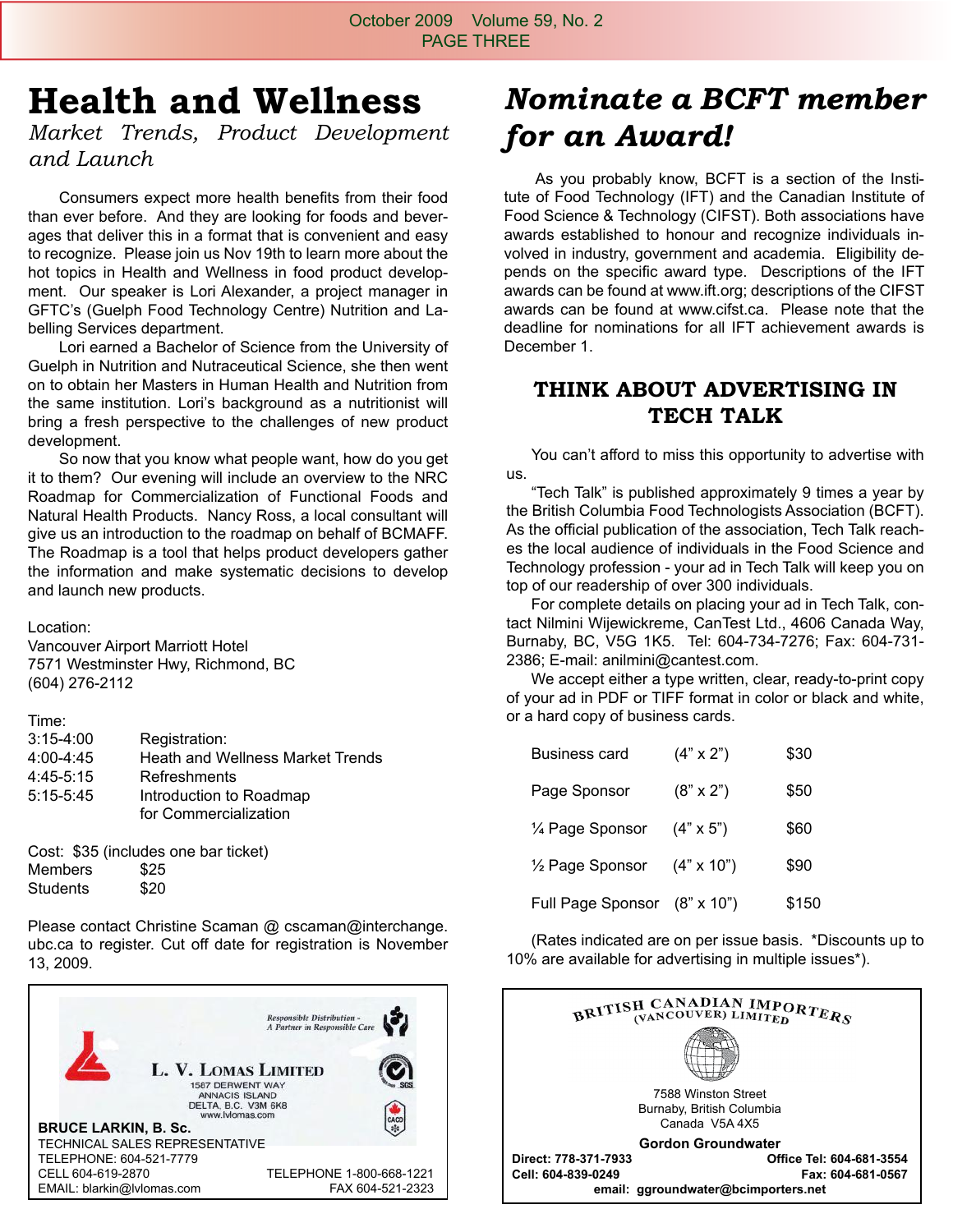#### **BCFT Website**

Please check out the BCFT website at www.bcft.ca for:

- Up to date information about upcoming BCFT events
- Job Postings, for those companies needing a hard working food technologist
- Job Seekers, for those hard working food technologist needing a company
- Book your table at Supplier's Night using our online registration.

 If you have any feedback or events that you would like posted, please email Melanie Thomson at webmaster@bcft. ca.



**PHONE** 604-940-4181 **CELL** 604-230-0462 **FAX** 604-940-4180 www.nealanders.com

**TORONTO MONTREAL VANCOUVER CALGARY EDMONTON**





#### **Canada Colors and Chemicals Limited**

**Mike Dolling** TECHNICAL SPECIALIST Tel: (604) 538-9626 Cellular: (604) 619-8272 E-mail: mdolling@canadacolors.com

1071 Cliveden Avenue, Annacis Island Delta, British Columbia V3M 6N4 Customer Service/Order Desk: Tel: (604) 525-3326 Fax: (604) 525-8409 Toll Free: 1-877-698-6620 Website: www.canadacolors.com

A LIFE SCIENCE COMPANY

### **FOOD SAFETY**



## **Expertise in Food Analysis**

- · Pesticide Residues & Hormones
- Nutrition Labelling
- Microbiology
- Food Chemistry
- Natural Health Products
- Gas Testing for Package Evaluation
- Effluent Water Testing

Call 1 800 665 8566, visit www.cantest.com or email foodsafety@cantest.com for further information

VANCOUVER

**VICTORIA** 

KELOWNA

WINNIPEG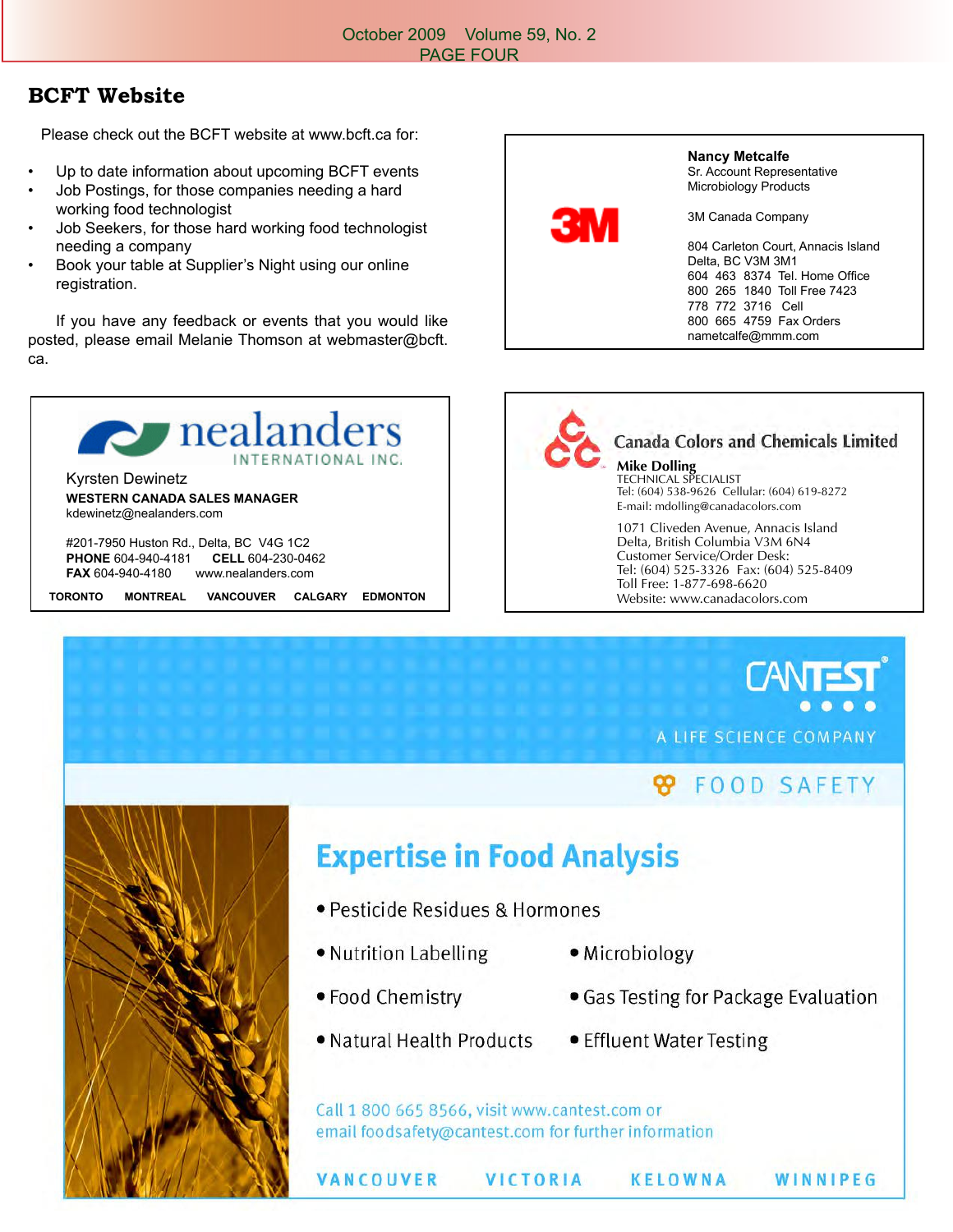



## Seeking Volunteer Mentors in all Occupational Backgrounds

If you are an established resident familiar with the employment, social, and cultural systems inherent in B.C. and Canada,

> You can serve as an advisor, a networker and leader. Make a difference in the life of a newcomer. We need you!

### Please call. Tel: (604) 936-5900

visit our website for more information @ www.successbc.ca

Funded by The Ministry of Advanced Education and Labour Market Development

### Your Responsibilities as a Mentor.

- √ Assisting a newcomer formulate an action plan on career goals
- $\checkmark$  Giving employment-specific guidance with job search
- √ Advising newcomers on local licensure requirements, credential recognition and educational opportunities
- V Motivating and supporting newcomers overcome initial challenges

### Mentor Eligibility Criteria:

- √ Canadian citizen or long-time resident of Canada
- $\checkmark$  Be sensitive to the challenges faced by newcomers
- $\checkmark$  Responsive and willing to participate in matching activities
- $\checkmark$  Willing to make the commitment for the full duration of the program